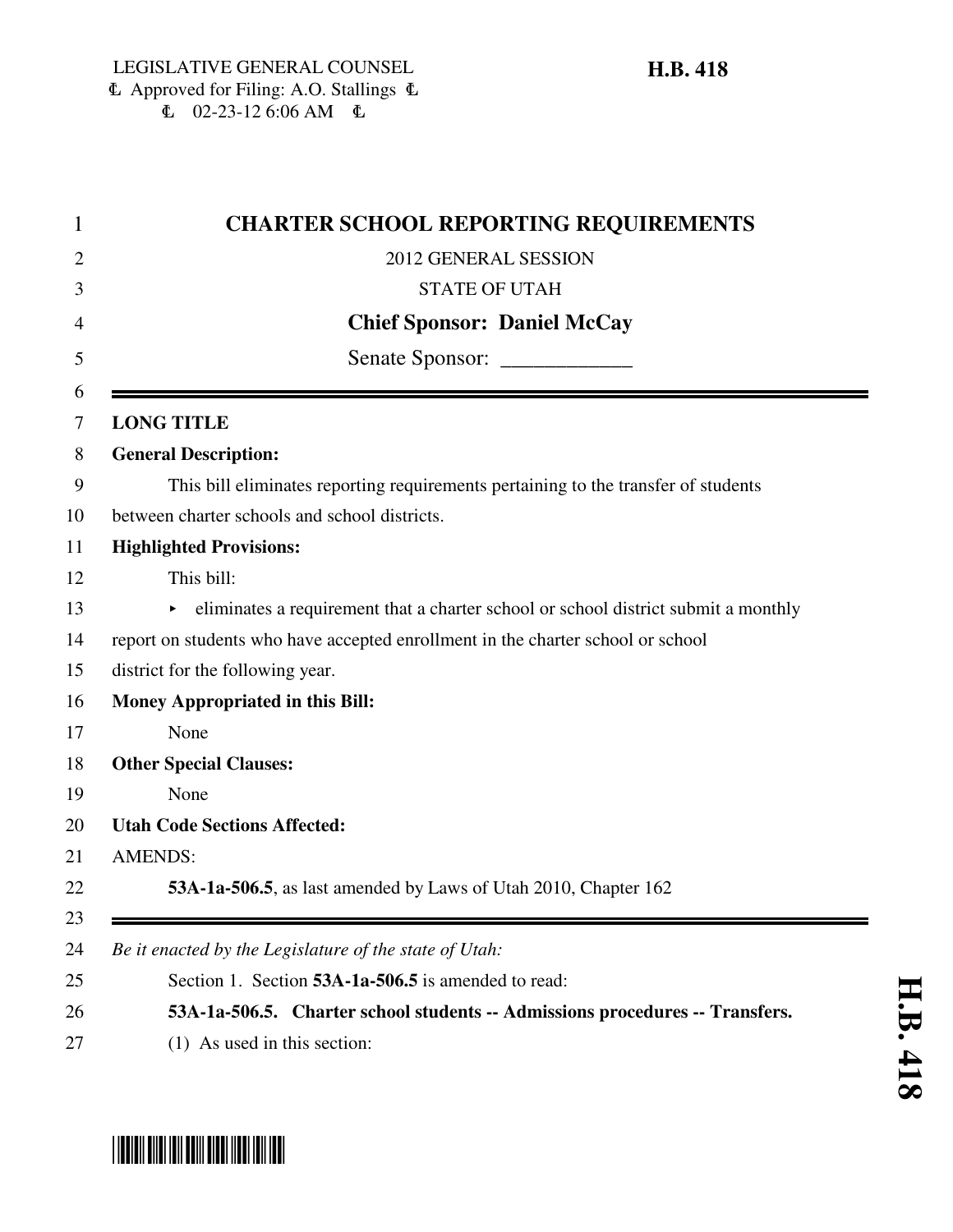| 28 | (a) "District school" means a public school under the control of a local school board        |
|----|----------------------------------------------------------------------------------------------|
| 29 | elected pursuant to Title 20A, Chapter 14, Nomination and Election of State and Local School |
| 30 | Boards.                                                                                      |
| 31 | (b) "Nonresident school district" means a school district other than a student's school      |
| 32 | district of residence.                                                                       |
| 33 | (c) "School district of residence" means a student's school district of residence as         |
| 34 | determined under Section 53A-2-201.                                                          |
| 35 | (d) "School of residence" means the school to which a student is assigned to attend          |
| 36 | based on the student's place of residence.                                                   |
| 37 | (2) (a) The State School Board, in consultation with the State Charter School Board,         |
| 38 | shall make rules describing procedures for students to follow in applying for entry into, or |
| 39 | exiting, a charter school.                                                                   |
| 40 | (b) The rules under Subsection $(2)(a)$ shall, at a minimum, provide for:                    |
| 41 | (i) posting on a charter school's Internet website, beginning no later than 60 days before   |
| 42 | the school's initial period of applications:                                                 |
| 43 | (A) procedures for applying for admission to the charter school;                             |
| 44 | (B) (I) the school's opening date, if the school has not yet opened; or                      |
| 45 | (II) the school calendar; and                                                                |
| 46 | (C) information on how a student may transfer from a charter school to another charter       |
| 47 | school or a district school;                                                                 |
| 48 | (ii) use of standard application forms prescribed by the State Board of Education;           |
| 49 | (iii) written notification to a student's parent or legal guardian of an offer of admission; |
| 50 | (iv) written acceptance of an offer of admission by a student's parent or legal guardian;    |
| 51 | (v) written notification to a student's current charter school or school district of         |
| 52 | residence upon acceptance of the student for enrollment in a charter school; and             |
| 53 | (vi) the admission of students, provided that the admission does not disqualify the          |
| 54 | charter school from federal funding, at:                                                     |
| 55 | (A) any time to protect the health or safety of a student; or                                |
| 56 | (B) times other than those permitted under standard policies if there are other              |
| 57 | conditions of special need that warrant consideration.                                       |
| 58 | (c) The rules under Subsection $(2)(a)$ shall prevent the parent of a student who is         |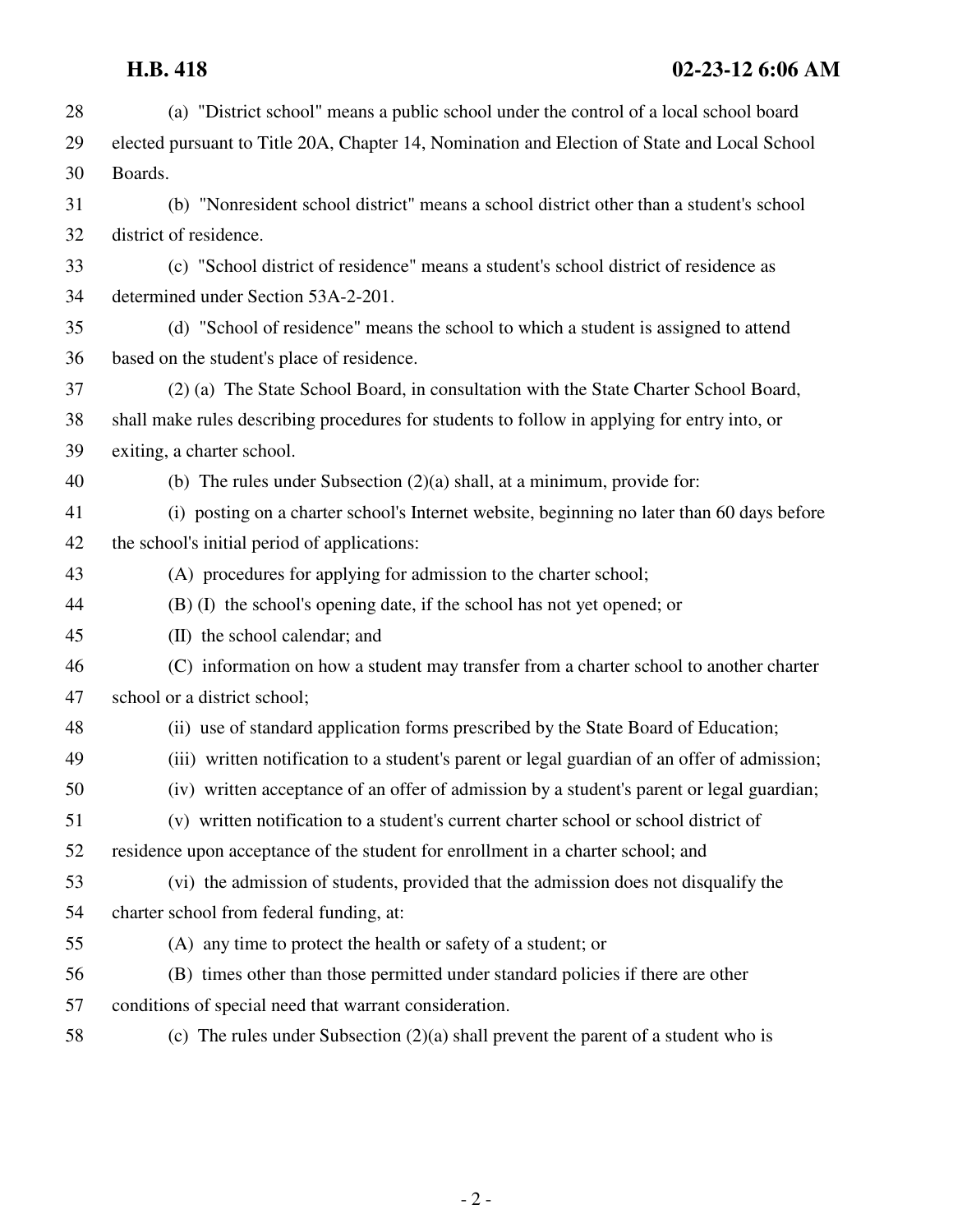### **02-23-12 6:06 AM H.B. 418**

59 enrolled in a charter school or who has accepted an offer of admission to a charter school from 60 duplicating enrollment for the student in another charter school or a school district without 61 following the withdrawal procedures described in Subsection (3). 62 (3) The parent of a student enrolled in a charter school may withdraw the student from 63 the charter school for enrollment in another charter school or a school district by submitting to 64 the charter school: 65 (a) on or before June 30, a notice of intent to enroll the student in the student's school 66 of residence for the following school year; 67 (b) after June 30, a letter of acceptance for enrollment in the student's school district of 68 residence for the following year; 69 (c) a letter of acceptance for enrollment in the student's school district of residence in 70 the current school year; 71 (d) a letter of acceptance for enrollment in a nonresident school district; or 72 (e) a letter of acceptance for enrollment in a charter school. 73  $[(4)$  (a) A charter school shall report to a school district, by the last business day of 74 each month the aggregate number of new students, sorted by their school of residence and 75 grade level, who have accepted enrollment in the charter school for the following school year.] 76 [(b) A school district shall report to a charter school, by the last business day of each 77 month, the aggregate number of students enrolled in the charter school who have accepted 78 enrollment in the school district in the following school year, sorted by grade level. 79  $\lceil(5)\rceil$  (4) When a vacancy occurs because a student has withdrawn from a charter 80 school, the charter school may immediately enroll a new student from its list of applicants. 81  $[(6)]$  (5) Unless provisions have previously been made for enrollment in another 82 school, a charter school releasing a student from enrollment during a school year shall 83 immediately notify the school district of residence, which shall enroll the student in the school 84 district of residence and take additional steps as may be necessary to ensure compliance with 85 laws governing school attendance. 86  $\left[\left(\frac{7}{7}\right)\right]$  (6) (a) The parent of a student enrolled in a charter school may withdraw the 87 student from the charter school for enrollment in the student's school of residence in the 88 following school year if an application of admission is submitted to the school district of

89 residence by June 30.

- 3 -